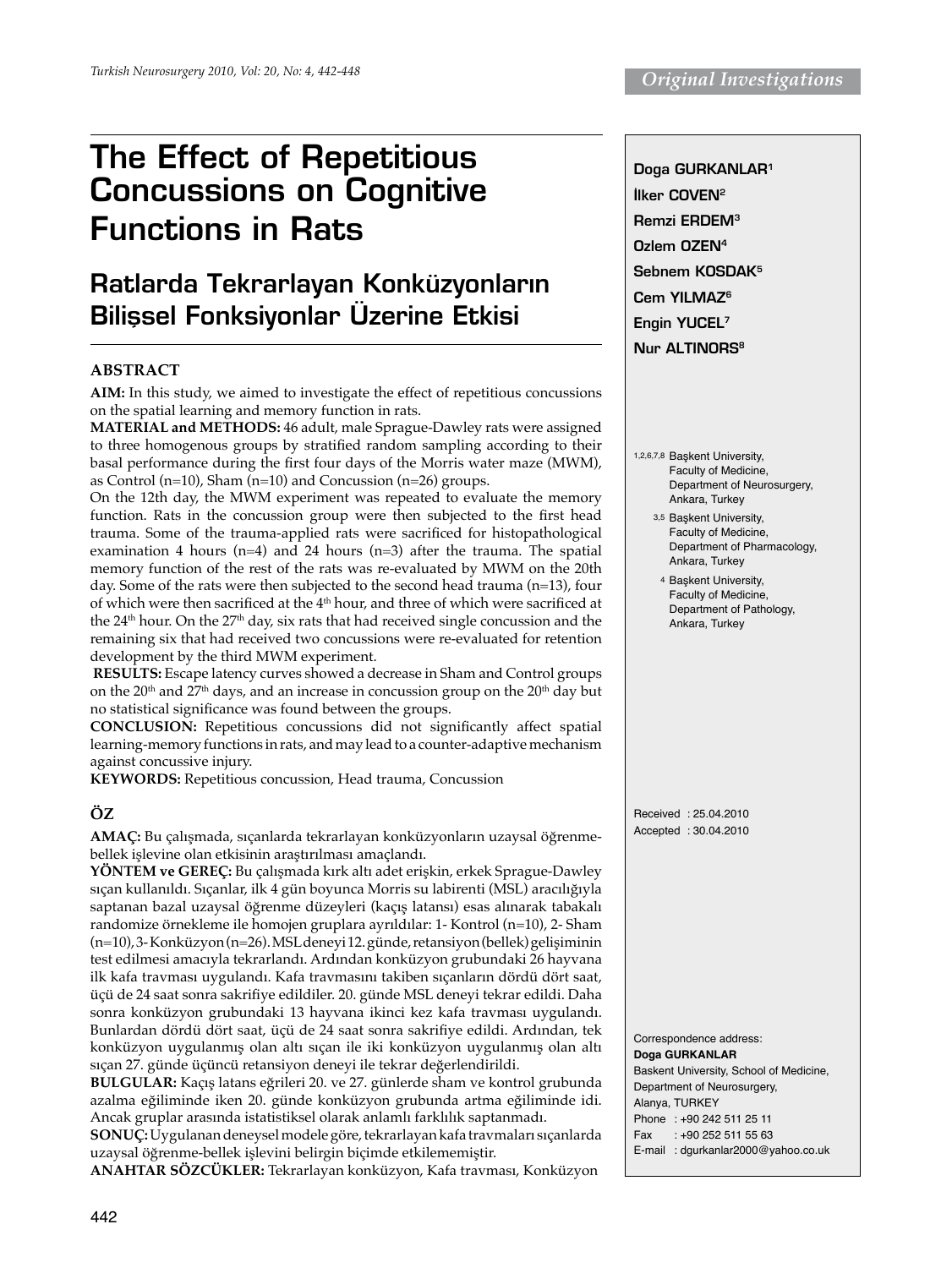#### **INTRODUCTION**

Concussion is defined as a trauma-induced complex pathophysiological process affecting the brain that may be associated with rapid onset of short lived neurological dysfunctions such as transient loss of consciousness, retrograde amnesia, disorientation and attention deficits (4, 9, 19, 23, 33, 36).

Sports and recreational activities contribute to approximately 10% of all mild injuries with an estimated annual incidence of 300.000 cases (25). These individuals are at high risk of experiencing a second traumatic brain injury (TBI) (38) and the frontal lobe is found to be the most common site of focal lesions after mild traumatic injury (10).

Laboratory studies indicate that concussion may cause transient functional impairments due to pathogenic events such as excitatory amino acid release, alterations in regional cerebral blood flow and metabolism and ionic dyshomeostasis, and these events may sensitize the brain to a second TBI (15,18,22,39). It was also reported that players who sustained a concussion were three times more likely to have a second concussion (17) and athletes with multiple concussions might have cumulative effects (21).

Reproducible laboratory evidence on the duration of vulnerability of brain after a single concussion seems to be lacking (16), and there is still no consensus on the management strategies of concussions that occur during contact sports due to the lack of prospective data correlating outcome to the initial signs and symptoms of the injury (7,8, 12).

Although some authors suggested that multiple concussions lead to impairment in cognitive functions (13, 24, 26, 31, 32), Longhi et al, observed no deficits when the injury interval was extended to seven days (29).

The aim of the present study was to evaluate the effects of repetitious concussions on cognitive functions, in particular on the process of memory development and the extent of cortical and hippocampal cellular abnormalities in rats. Our objective was to investigate the above-mentioned functional effect, if any, by evaluating memory function in terms of retention development by using the Morris water maze, a tool for testing the spatial learning and memory function in rodents.

We hypothesized that repetitious concussions would diminish the deleterious effect of concussive injury on memory formation in rats.

#### **MATERIALS and METHOD**

### **Animals**

The present study was started after having the project proposal approved by the Başkent University Local Ethical Committee on Research in Experimental Animals (approval date and number of the project; August 27, 2008 and DA08/16, respectively). Fortysix adult Sprague-Dawley rats  $(300 \pm 50 \text{ g})$  male) were used in the study. All animals had free access to food (standard rat chow) and drink (regular tap water) throughout the study.

## **Acclimatization, preliminary training and initial experimental groups**

After having the animals acclimatized to the environment by keeping them at the animal facility without performing any experimental procedure for 1 week, the experimental set up was introduced to the animals through a set of training sessions for three consecutive days. During this period, each rat was put in the Morris water maze (MWM) and allowed to swim for 15 seconds daily, as if it was a shortened version of the actual experiment, but with the maze lacking the escape platform. Data were neither collected nor evaluated during the preliminary training period.

## **Morris Water Maze (MWM)**

MWM, an established method for evaluating spatial learning and memory development in rodents, was used to evaluate the effect of repetitious concussions on cognitive functions, particularly on memory development (34). A blackpainted, water-filled, 120 cm width x 60 cm height polycarbon cylindrical tank placed in the middle of a cubical room (3x3x2.5 m) was used for the MWM experiments. A basic directional nomenclature was used to emphasize the localization of the walls, *i.e.*, South, North, East and West. Several permanent cues for orientation were permanently placed on the walls centrally. Two identical blue-colored rectangles of 35x50 cm size each, one yellow-colored circle of 48 cm diameter and three identical red-colored triangles of 44x38 cm size each were placed on the West, East and North walls, respectively. The South wall was intentionally kept blank. The temperature of the water in the tank was kept constant at 22±1°C.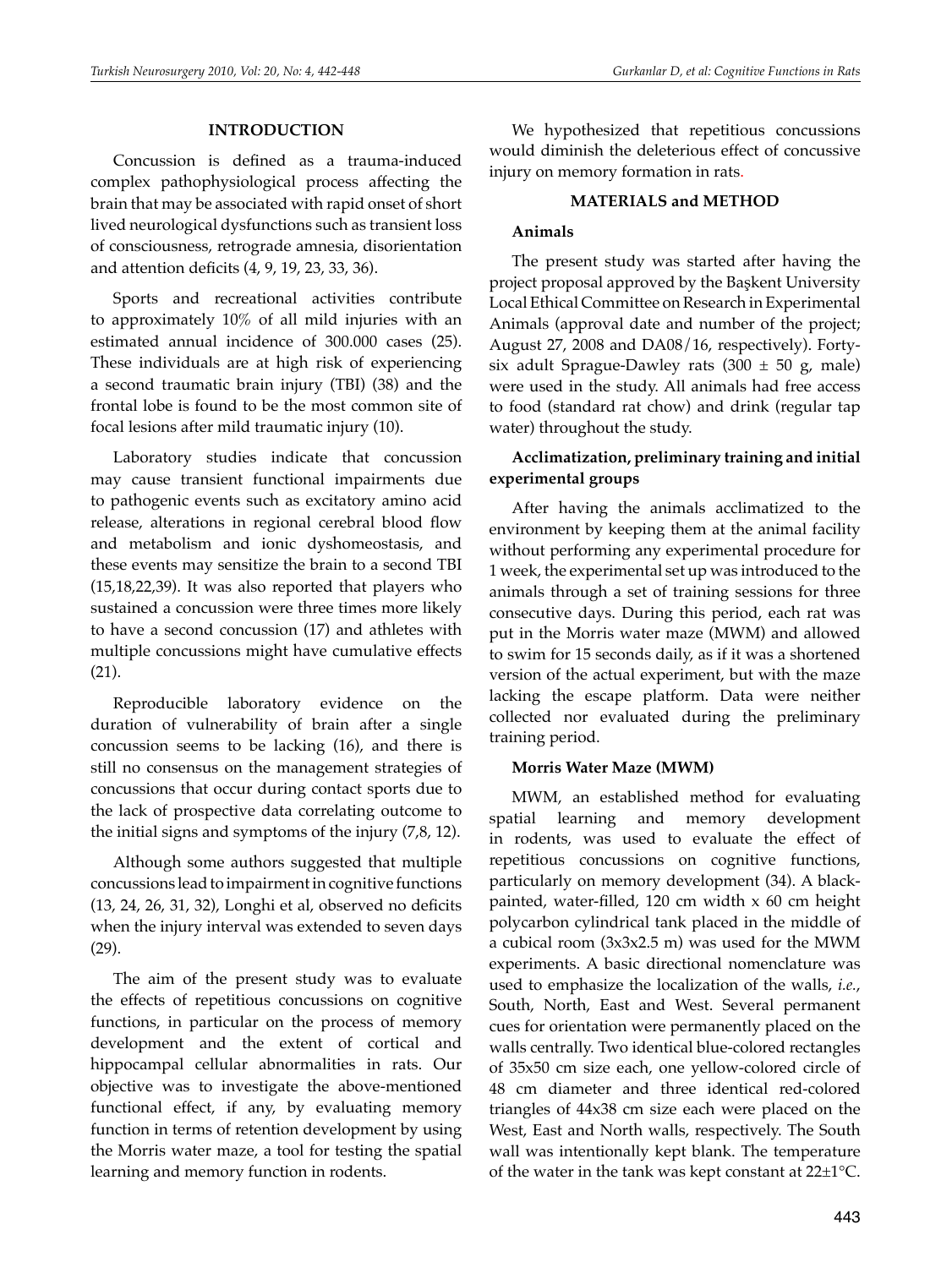The level of water surface was kept 10 cm below the top of the tank. An escape platform of circular shape (9 cm diameter) was placed 1 cm below the water surface at a certain location.

## **MWM procedure and evaluation of the spatial learning and memory process**

Each rat was put in the water gently while facing the wall, at every direction each day, for four consecutive days. Each rat was given a time of maximal 120 sec at each direction to find the escape platform. The duration to find the platform was called the escape latency. If any rat succeeded to escape, it was allowed to stay on the platform for 10 additional seconds before taking it out of the tank, in order to eliminate the possibility of coincidental success and to help the rat to recognize the orientation cues. If the animal failed to find and step on the escape platform, it was guided to the platform by gentle touches and was let to stay there for 10 sec. The observer never entered the MWM room during the session unless the latter case happened, in which case he left the room after helping the rat step on the platform. The observation, data acquisition and evaluation procedure were performed by the customized software for animated image analysis via a computer connected to a webcam placed at the centre of the ceiling of the MWM room. The Mat-Lab based custom software for MWM experiments was developed by the Department of Biomedical Engineering at Baskent University, Faculty of Engineering, in order to evaluate the escape latency (sec), motor activity (swimming speed; cm/sec), cumulative distance swum (cm), and momentary distance to the escape platform (cm). The mean of the data from four directions each day was taken as the daily average of the above mentioned parameters and used to form cognitive function-time curves.

## **Experimental protocol**

After having obtained the basal learning (escape latency) curves through days 1 to 4, the rats were initially assigned by stratified random sampling due to their basal cognitive performance to three groups; 1. Control (*n*=10), 2. Sham (*n*=10), and 3. Concussion (*n*=26), with lower inter-group but higher intra-group variations. On the 12<sup>th</sup> day, the MWM experiment was repeated to obtain retention (memory) data. The 26 animals in the Concussion group were then subjected to the first head trauma, four of which were sacrificed 4 hours, and three of which were sacrificed 24 hours, respectively, after the trauma for histopathological examination. On the  $20<sup>th</sup>$  day, the MWM experiment was repeated. Afterwards 13 animals from the Concussion group were subjected to the second head trauma, four of which were then sacrificed 4 hours, and three of which were sacrificed 24 hours, respectively, after the second concussion for histopathological examination. On the 27<sup>th</sup> day, six rats receiving a single concussion and the remaining six with two concussions were re-evaluated by the third retention experiment.

The Sham group was subjected to all of the procedures performed in the Concussion group except for the trauma process, while Control animals were kept naive to any procedure throughout the study.

## **Surgical Procedure**

Rats were anesthetized with intramuscular ketamine 45 mg/kg and xylazin 7 mg/kg. The head of each animal was fixed in a stereotactic frame to prevent movement. A midline skin incision was performed to expose the calvarium. We used a silicon tip impactor driven by a pneumatic piston. The impounder was positioned at 90° and driven at 5.0 m/s to a depth of 3 mm farther than the zero point causing a non-penetrating concussive blow to the head with no skull fracture. After the compact brain injury the incision was closed with a 4.0 silk suture. The animals then were returned to their cages and allowed to recover from anesthesia. The neurological status of each animal was observed during the recovery.

## **Tissue fixation and Histopathology**

Following the last controlled cortical impact brain injury, animals were reanesthetized intramuscular ketamine 45 mg/kg and xylazin 7 mg/kg and perfused intracardially with heparinized saline solution (1000 units/l) by transthoracic canulation of the left ventricle followed by fixative ( $4\%$ ) paraformaldehyde in 0.1 M phosphate buffer, PH: 7.4 ). The scalp of each animal was opened under the operating microscope and skulls were observed for the possibility of any skull fracture. The brains were then removed and stored in a fixative for 4 h at 4°C, and then stored in 30% sucrose in phosphatebuffered saline (PBS) at 4°C. After sucrose infiltration, the brains were frozen in -20°C isopentane. Fortymicrometer thick coronal serial sections from 1.1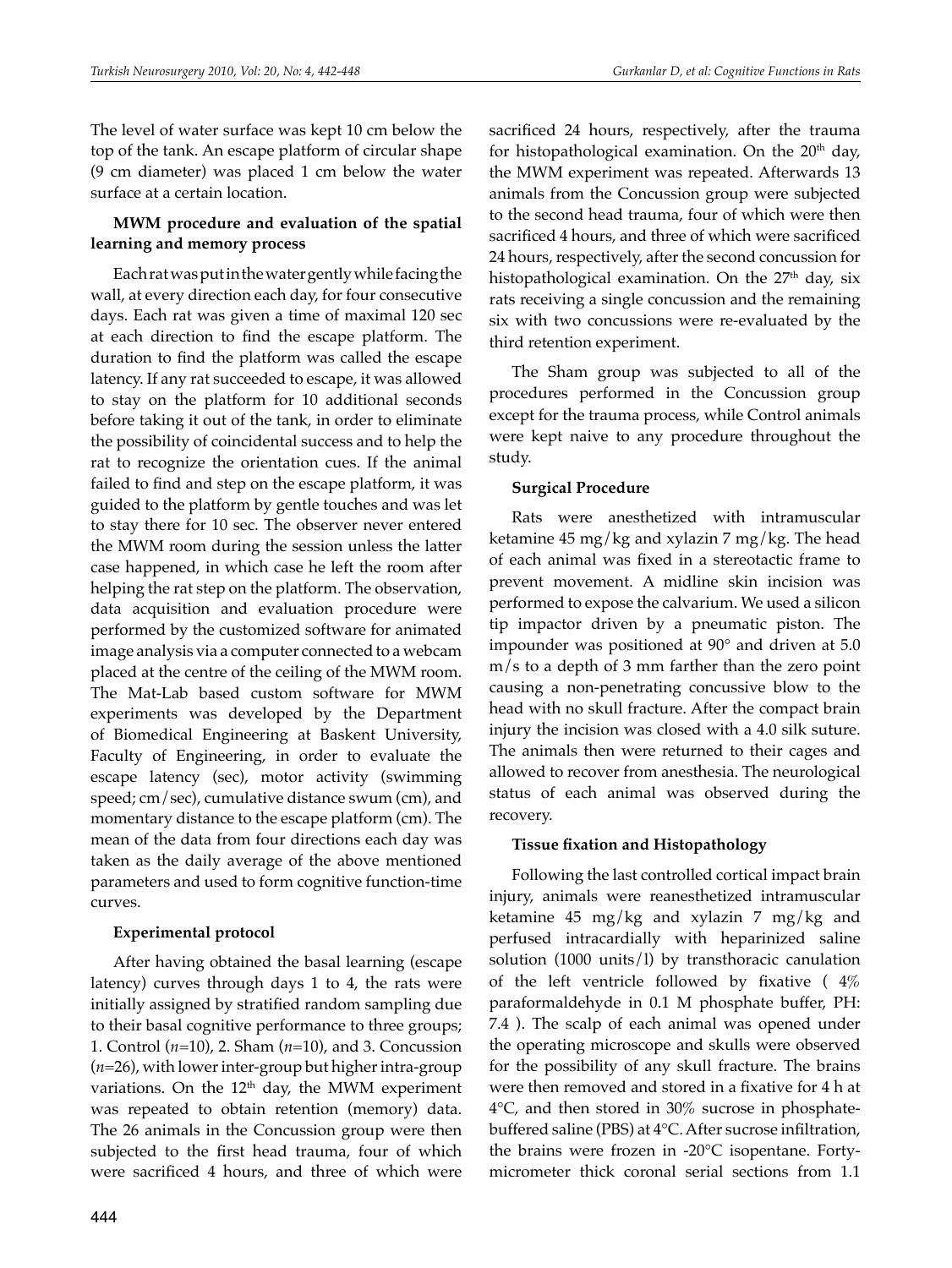mm anterior to 2.8 mm posterior to the bregma were cut on a sliding microtome. Brain sections from all animals were stained by routine hematoxylin-eosin (H&E) procedure.

#### **Statistical Analysis**

All data were expressed as mean±S.E.M. Twoway ANOVA (time-procedure) was performed to determine the difference among groups. If any statistical difference was determined post*Hoc*  Bonferroni's test was performed for further evaluation. Confidence interval was taken as 95% and  $P$  values <0,05 were accepted as statistically significant.

#### **RESULTS**

#### **Cognitive performance**

#### *i.* **Basal learning and retention development**

An improvement in learning performance, as expected, was apparently observed according to the to the escape latency values. Through days 1 to 4, the daily average values for escape latency were as follows: 39.6±2.3 sec, 19.8±1.5 sec, 17.1±1.5 sec and 13.4±1.3 sec, respectively (Figure 1). The average latency value obtained on the  $12<sup>th</sup>$  day (13.2 $\pm$ 1.1 sec) elicited no retention development, in comparison with the fourth day average (13.4±1,3 sec). We observed that escape latency curves showed a tendency to decrease in the Sham and Control groups on days 20 and 27, and a tendency to increase in the Concussion group on the  $20<sup>th</sup>$  day but no statistical significance was determined between the groups (Figure 1). On

the  $20<sup>th</sup>$  day the latency values of the groups were in a narrow range (14.0±1.5 sec; 13.2±2.5 sec; 12.3±1.1 sec), while on the  $27<sup>th</sup>$  day the deleterious effect of repetitious concussion on retention became apparent, although none of the differences was significant (13.2±2.2 sec; 11.8±1.5 sec; 9.6±1.4 sec) (Figure 1)

## *ii.* **The effect of concussion(s) on the locomotor activity in the long term**

Concussion(s) did not produce any significant effect on the parameters evaluating locomotor activity, such as swimming speed, cumulative distance swum and momentary distance to the escape platform (*data not shown*).

#### **Histopathology**

The formalin-fixed, paraffin embedded and H&E stained sections of brain tissues showed no specific morphological evidence of injury in all levels (Figure 2A). Only a small amount of edema was observed, particularly in the cortical areas and thalamus of animals subjected to cerebral brain injury (CBI) (Figure 2B).

#### **DISCUSSION**

The diagnosis and management of repetitious concussions have been debated in neurosurgery. Although some authors suggested that repetitious concussions may lead to cumulative effects (8, 13, 21, 24, 26, 31, 32 37), others reported that individuals may have an adaptive capability (20) and can be managed conservatively with rest (29, 35).



*Figure 1: Effect of repetitious concussions on escape latency.*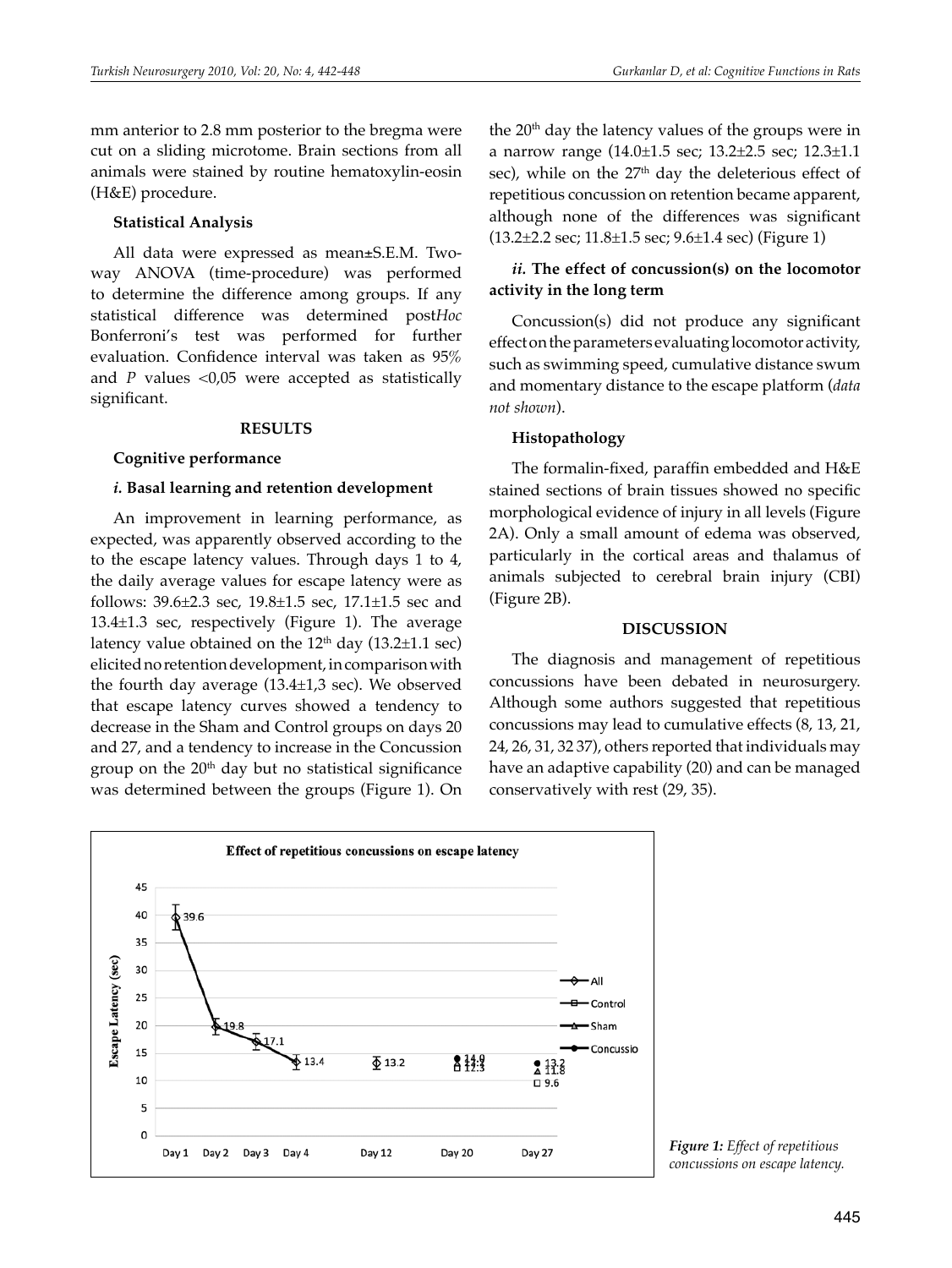

*Figure 2: (A) Histopathology of brain tissues showed no specific morphologic evidence of injury at all levels (H&E, 40X), (B) A small amount of edema was observed particularly in the cortical areas and thalamus of animals subjected to CBI.*

Laurer et al found that the brain was more vulnerable to second insult if the second injury occurred within 24 hours after the first mild head trauma (26). However, Longhi et al, reported that the vulnerability after the first cerebral brain injury (CBI) was transient and lasted one week after the first concussion and the occurrence of a second concussion does not produce additional cognitive and/or neurological motor alterations (29). Longhi et al. also stated that animals subjected to two seizures after repetitious CBI had significantly impaired cognitive functions such as learning, probably due to the additional damage as a result of excitotoxicity involving the hippocampus (29,40), but none of our animals had a seizure. DeFord et al. showed that four mild impacts to the brain, produced at intervals of 24 hours, led to learning deficits at 3 days after the last impact compared with mice receiving a single injury, suggesting that there is a cumulative effect of repetitious injuries on learning ability (11). Nevertheless, Hugh et al. reported that compact cerebral injury (CCI) in mice caused a marked decrease in immunolabeling for high molecular weight neurofilaments (NFH) in the ipsilateral cortex, hippocampal CA1 and CA3, dentate gyrus, and hilus within minutes and demonstrated that the partial recovery of NFH immunoreactivity following focal mild head trauma was apparent in the ipsilateral cortex and the hippocampal CA3 regions by 24 hours, indicating a potential adaptive capability of neurons (20). The recovery of neurofilaments (NF) after CCI is similar to observations in other animal models of traumatic brain injury of a transient loss of MAP–2 in vulnerable brain regions (5,14,28,29).

It is very difficult to describe the diagnosis and management of sport concussions due to the repetitious concussive injuries. The results in the few retrospective analyses are conflicting. While one study found that a history of two or more prior concussions predisposed athletes to significantly reduced cognitive function (7), another study found no postconcussion neurophysiological test differences between athletes who reported multiple prior concussions (30). Another study suggested that a single concussive brain injury (CBI) was not associated with cognitive impairment (29). Regardless of these conflicting data, the athlete must be completely symptom-free at rest or during exercise before resuming sports activity (8).

Our results proved that repetitious concussions produced at least at one-week intervals did not affect the baseline performance levels of the rats. No cumulative effect was observed as stated by Laurer, Longhi, DeFord and Hugh et al. as well. Performances following subsequent CBI were different from the initial performance levels obtained during the training period but lacking statistical significance.

All current concussion grading parameters evaluate the athlete's return to sport participation, at least in part, within the context of the number of prior concussions that the athlete has sustained (1,3,7,23), and guidelines have been developed to try to establish the safe interval between a concussion and the subsequent return to play (2,6,36). Pellman et al. recommended managing single and repeated concussions conservatively with rest and more than 50% of the players with repeated injuries returned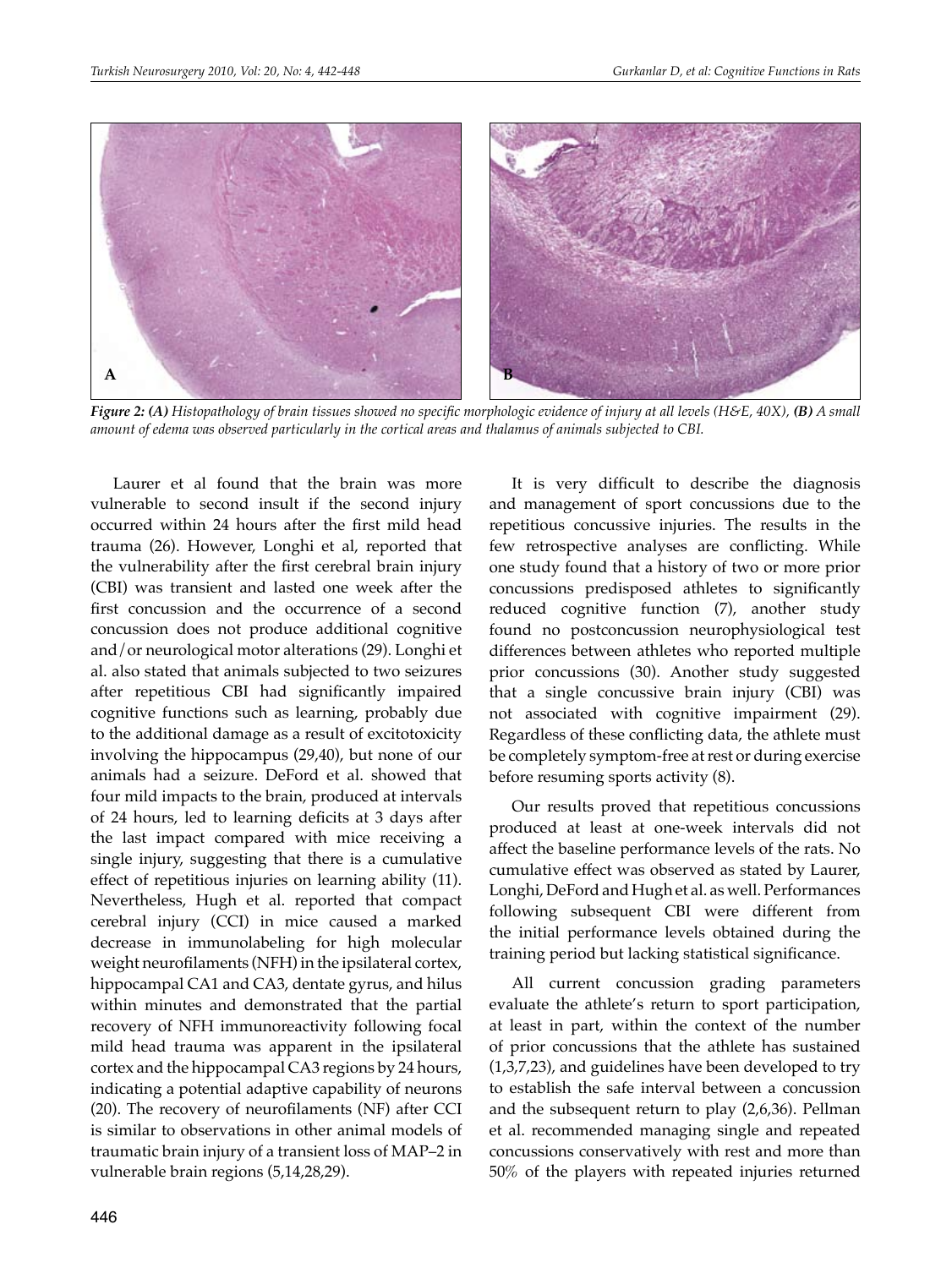to play within a day (35). The latter is in accordance with the main finding of our study.

#### **CONCLUSION**

In light of the findings of the present study, we suggest that repetitious concussions do not affect cognitive functions significantly and may lead to a counter-adaptive mechanism against concussive injury in rats.

#### *Acknowledgements*

The authors wish to thank Ass. Prof. Dr. Bulend Yilmaz, Bugra Bozkurt, from the Department of BioMedical Engineering at Baskent University, Faculty of Engineering, and Fatma Kocak, for her technical assistance during the MWM experiments.

This study financially supported by the Baskent University Research fund.

#### **REFERENCES**

- 1. American Congress of Rehabilitation Medicine, Head Injury Interdisciplinary Special Interest Group: Definition of mild traumatic brain injury. J Head Trauma Rehabil 8: 86–87, 1993
- 2. Aubry M, Cantu R, Dvorak J, Graf-Baumann T, Johnston K, Kelly J, Lovell M, McCrory P, Meeuwisse W, Schamasch P: Summary and agreement statement of the First International Conference on Concussion in Sport, Vienna 2001: Recommendations for the improvement of safety and health of athletes who may suffer concussive injuries—Concussion in Sport Group. Brit J Sports Med 36:6–10, 2002
- 3. Bailes JE, Cantu RC: Head injury in athletes. Neurosurgery 48: 26–46, 2001
- 4. Blostein PA, Jones SJ, Bubshler CM, Vandongen S. Cognitive screening in mild traumatic brain injuries; analysis of the neurobehavioral cognitive status examination when utilized duringinitial trauma hospitalization. J Neurotrauma 14: 171– 177, 1997
- 5. Caner H, Can A, Atalay B, Erdogan B, Albayrak AH, Kilinc K, Bavbek M, Altinors N: Early effects of mild brain trauma on the cytoskeletal proteins neurofilament160 and MAP2, and the preventive effects of mexilitine.Acta Neurochir (Wien) 146(6):611-621, 2004
- 6. Cantu RC: Return to play guidelines after a head injury. Clin Sports Med 17:45–60, 1998
- 7. Collins MW, Grindel SH, Lovell MR, Dede DE, Moser DJ, Phalin BR, Nogle S, Wasik M, Cordry D, Daugherty MK, Sears SF, Nicolette G, Indelicato P, McKeag DB: Relationship between concussion and neuropsychological performance in college football players. JAMA 282: 964–970, 1999
- 8. Collins MW, Lovell MR, Iverson GL, Cantu RC, Maroon JC, Field M: Cumulative effects of concussion in high school athletes. Neurosurgery 51(5):1175-1179, 2002
- 9. Congress of Neurological Surgeons: Committee on Head Injury Nomenclature: Glossary of head injury. Clin Neurosurg 12:386–394, 1966
- 10. Crevits L, Hanse MC, Tummers P, Van Maele G: Antisaccades and remembered saccades in mild traumatic brain injury. J Neurol 247: 179–182, 2000
- 11. DeFord SM, Wilson MS, Rice AC, Clausen T, Rice LK, Barabnova A, Bullock R, Hamm RJ: Repeated mild brain injuries result in cognitive impairment in B6C3F1 mice. J Neurotrauma 19: 427–438, 2002
- 12. Delaney JS, Lacroix VJ, Leclerc S, et al. : Concussions among university football and soccer players. Clin J Sport Med 12: 331-338, 2002
- 13. DeRoss AL, Adams JE, Vane DW, Russell SJ, Terella AM, Wald SL: Multiple head injuries in rats: Effects on behavior. J Trauma 2002 52(4):708-714
- 14. Folkerts MM, Berman RF, Muizelaar JP, Rafols JA: Disruption of MAP-2 immunostaining in rat hippocampus after traumatic brain injury. J Neurotrauma 15(5): 349–363, 1998
- 15. Gennarelli TA: Mechanisms of brain injury. J Emerg Med 11[Supp 1]:5–11, 1993
- 16. Gronwall D, Wrightson P: Cumulative effect of concussion. Lancet 2:995–997, 1975
- 17. Guskiewicz KM, Weaver NL, Padua DA, Garrett WE Jr: Epidemiology of concussion in collegiate and high school football players. Am J Sports Med 28: 643–650, 2000
- 18. Hovda DA, Yoshino A, Kawamata T, Katayama Y, Becker DP: Diffuse prolonged depression of cerebral oxidative metabolism following concussive brain injury in the rat: A cytochrome oxidase histochemistry study. Brain Res 567:1–10, 1991
- 19. Hsiang JN, Yeung T, Yu AL, Poon WS: High-risk mild head injury. J Neurosurg 87: 234–238, 1997
- 20. Huh JW, Laurer HL, Raghupathi R, Helfaer MA, Saatman KE: Rapid loss and partial recovery of neurofilament immunostaining following focal brain injury in mice. Exp Neurol 175(1):198-208, 2002
- 21. Iverson GL, Gaetz M, Lovell MR, Collins MW:Cumulative effects of concussion in amateur athletes. Brain Inj 18(5): 433-443,2004
- 22. Jenkins LW, Moszynski K, Lyeth BG, Lewelt W, DeWitt DS, Allen A, Dixon CE, Povlishock JT, Majewski TJ, Clifton G, Young HF, Becker DP, Hayes RL: Increased vulnerability of the mildly traumatized rat brain to cerebral ischemia: The use of controlled secondary ischemia as a research tool to identify common or different mechanisms contributing to mechanical and ischemic brain injury. Brain Res 477:211–224, 1989
- 23. Johnston KM, McCrory P, Mohtadi NG, Meeuwisse W: Evidence-based review of sport-related concussion: Clinical science. Clin J Sport Med 11: 150–159, 2001
- 24. Jordan BD. Chronic traumatic brain injury associated with boxing. Semin Neurol 20(2):179-185, 2000
- 25. Kelly J: Sports-related recurrent brain injuries: United States. JAMA 277:1190–1191, 1997
- 26. Laurer HL, Bareyre FM, Lee VM, Trojanowski JQ, Longhi L, Hoover RC, Saatman KE, Raghupathi R, Hoshino S, Grady MS, McIntosh TK: Mild head injury increases the brain's vulnerability to a second concussive impact. J Neurosurg 95:859–870, 2001
- 27. Laurer HL, McIntosh TK: Experimental models of brain trauma. Curr Opin Neurol 12:715–721, 1999
- 28. Anders Lewén, Gui Lin Lic, Yngve Olssonc, Lars Hillered: Changes in microtubule-associated protein 2 and amyloid precursor protein immunoreactivity following traumatic brain injury in rat: influence of MK-801 treatment. Brain Res Vol. 719, Issues 1-2, 161-171, 1996